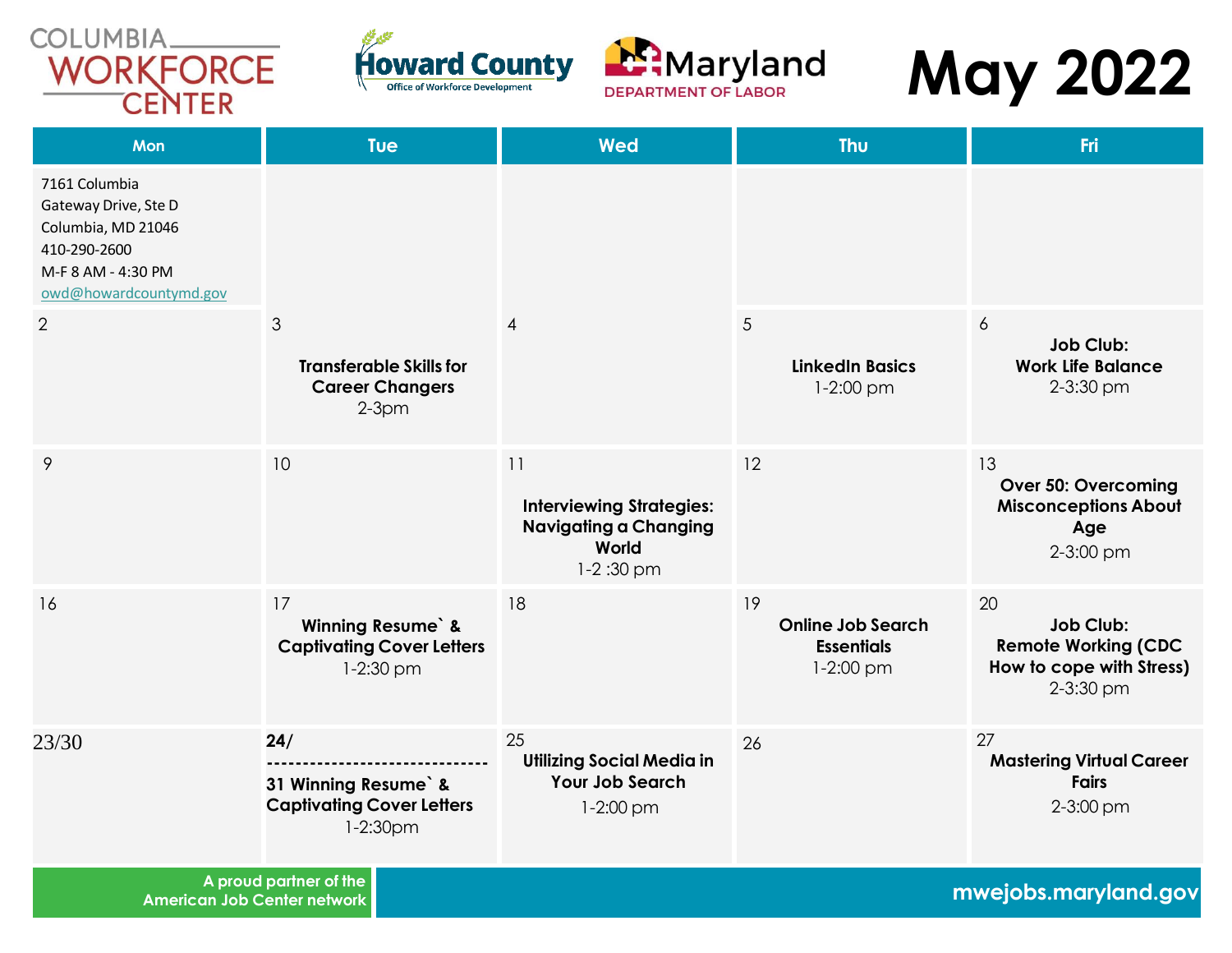





# **May 2022**

#### **Contact Information**

#### 7161 Columbia Gateway Drive, Ste D, Columbia, MD 21046 410-290-2600 • Monday - Friday 8 AM - 4:30 PM [owd@howardcountymd.gov](mailto:owd@howardcountymd.gov)

## Equal Opportunity Employer Program. Axillary aids and services are available upon requests to individuals with disabilities. If you need an accommodation, please contact Stephanie Hill at 410-290-2620 or [shill@howardcountymd.gov, o](mailto:shill@howardcountymd.gov)r use MD Relay 711. Veteran and eligible spouses are given priority of service in time and funding.

#### **April 3**

#### **2-3 PM: Transferable Skills for Career Changers**

Are you thinking of changing careers? Would you like to learn to assess the skills you have in order to maximize them? This workshop will discuss ways to identify hard and soft transferable skills; how to utilize them in your new chapter! **This is a virtual workshop**.

Click here to [register!](https://mwejobs.maryland.gov/vosnet/Guest.aspx?enc=DZxC+qsvFcHaG7xzEbeU/0oxgUzMVrzP9NZPDBzPGeb6aRHZQLo/2pSYOs9mU7SFLOUNyQNaL+6htgkcoGj3T7oqfQg8LuuY9BzAu9FzN4338MvTfq2jljeQGS3yllth)

### **April 5**

#### **10-11:00 AM: LinkedIn Basics**

Learn how to put LinkedIn to work for you! This workshop will cover how to establish a quality profile, features and functions of the LinkedIn job searching database, and building your network. **This is a virtual workshop**. Click here to [register!](https://mwejobs.maryland.gov/vosnet/Guest.aspx?enc=DZxC+qsvFcHaG7xzEbeU/0oxgUzMVrzP9NZPDBzPGeb6aRHZQLo/2pSYOs9mU7SFtsl3y+/0+pZXVVWhPj3eFS5FGuMLRMe3L0XPHJdqWDlq3EPcgSYCLdH6+lgFoBIj)

# **April 6**

### **2-3:30 PM: Job club: Work Life Balance**

The North Laurel Multiservice Center Virtual Job Club. Looking at a healthy balance between work and home should be a priority for everyone. [https://owd-msc-vtjobclub-work-life-5-6-](https://owd-msc-vtjobclub-work-life-5-6-22.eventbrite.com/) [22.eventbrite.com](https://owd-msc-vtjobclub-work-life-5-6-22.eventbrite.com/)

## **April 11**

**10-11:30 AM: Interviewing Strategies: Navigating a Changing World**  Learn the essentials of what it takes to impress employers in an interview during the COVID-19 pandemic. This workshop discusses the preparation and execution of the interview in ways that help you stand out. **This is a virtual workshop** [Click here to register!](https://mwejobs.maryland.gov/vosnet/Guest.aspx?enc=DZxC+qsvFcHaG7xzEbeU/0oxgUzMVrzP9NZPDBzPGeb6aRHZQLo/2pSYOs9mU7SF3ac17ECXNabRRraVy2kmWNQhkcfEs6lbgfa5WAfNVI5sWbX2URRbpHYq1ymw/Ogx)

# **April 13**

#### **10-11 AM Over 50: Overcoming Misconceptions about Age**

There is life after 50! Learn how you can appear ageless in your job search and in interviews.

**This is a virtual workshop. Click here to [register!](https://mwejobs.maryland.gov/vosnet/Guest.aspx?enc=DZxC+qsvFcHaG7xzEbeU/0oxgUzMVrzP9NZPDBzPGeb6aRHZQLo/2pSYOs9mU7SFswSzvu2n9yPWXyJl+tr1CUHVVunIL96Ku8A/td3315qOTREQQwGiD9q0TPtla7K8)**

### **April 17**

#### **12-1:30 PM: Winning Resume`- & Captivating Cover Letters**

A resume and cover letter are essential marketing tools that allow you to highlight your achievements and accomplishments related to your career to potential employers. This workshop will focus on targeted resumes and cover letters that will enable you to stand out. **This is a virtual workshop. [Click here to register!](https://mwejobs.maryland.gov/vosnet/Guest.aspx?enc=DZxC+qsvFcHaG7xzEbeU/0oxgUzMVrzP9NZPDBzPGeb6aRHZQLo/2pSYOs9mU7SFSwVeYs+Rkl4D5y8/gWahx9yLnWhFA1Y8SQC2XGkH65kKdILOz5hYW+jCiDuLffaM)**

#### **April 19**

#### *12-1 PM: Online Job Search Essentials*

This workshop will explore online job applications and how to get responses to applications from employers. Keywords and targeted applications will be discussed as well as the hidden job market. *This is a virtual workshop*. Click here to [register!](https://mwejobs.maryland.gov/vosnet/Guest.aspx?enc=DZxC+qsvFcHaG7xzEbeU/0oxgUzMVrzP9NZPDBzPGeb6aRHZQLo/2pSYOs9mU7SFhS3C/zKMvFC+87ErazBh4pu6KAXDyo69NyVg9OhqWergq6zwEP5nlCVPh+u2r8Jz)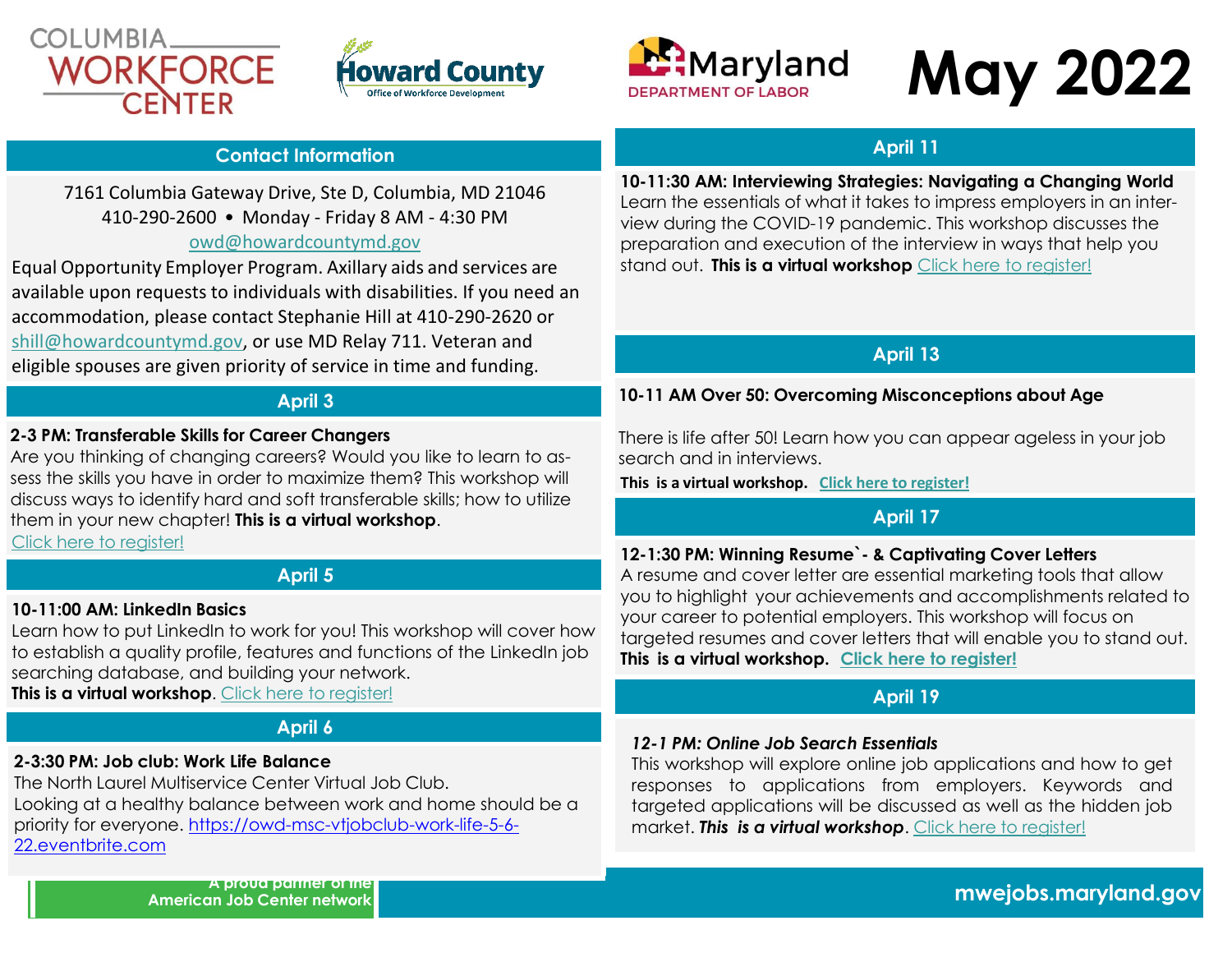





# **May 2022**

**Visit Maryland Workforce Exchange online:** mwejobs.maryland.gov

View the latest job openings, education and training opportunities, labor market information, and so much more

# **April 20**

**2 - 3:30 PM:** *Job Club: Remote Working (CDC How to cope with Stress)* The North Laurel Multiservice Center Virtual Job Club.

"*Telecommuting is here to stay learn all you need to know to get a remote job and how to Keep the remote job*.

[https://owd-msc-vtjobclub-remote-working-5-20-22.eventbrite.com](https://owd-msc-vtjobclub-remote-working-5-20-22.eventbrite.com/)

# **April 25**

#### **10-11 AM: Utilizing Social Media in Your Job Search**

Social Media is a huge part of today's society and not going away anytime soon. Being a part of the digital community is a great way to connect with people, but being a good digital citizen not only protects you but creates a better online world for everyone. **This is a virtual workshop.** [Click here to register!](https://mwejobs.maryland.gov/vosnet/Guest.aspx?enc=DZxC+qsvFcHaG7xzEbeU/0oxgUzMVrzP9NZPDBzPGeb6aRHZQLo/2pSYOs9mU7SFodx41+HLNstWukNwKnWsIgXMU4cujkz27mzJ2dDu82DSYvLOGCP+jEnO5exRHmw1)

# **April 27**

### **2 - 3:30 PM:** *Mastering Virtual Career Fairs*

This workshop will explore how you can really stand out during virtual career fairs. The discussion includes online career fair etiquette, 30 second elevator pitch and more. **This is a virtual workshop.** Click here to [register!](https://mwejobs.maryland.gov/vosnet/Guest.aspx?enc=DZxC+qsvFcHaG7xzEbeU/0oxgUzMVrzP9NZPDBzPGeb6aRHZQLo/2pSYOs9mU7SFjACN7ROmJg0kMw7C0rTR529z9EdiDeldWdv38oO1gym73SWJRmXjUwp3sENXQL48)



**2**

**-**

# **APPLY TODAY!**

**Explore. Experience. Excel.** 

**APPLICATION DEADLINE: APRIL 29TH, 2022** 

**Opportunities for** ages 14 to 24! 6-weeks of PAID employment and job readiness

# **ATTN: PARENTS OF HOWARD COUNTY YOUTH!**